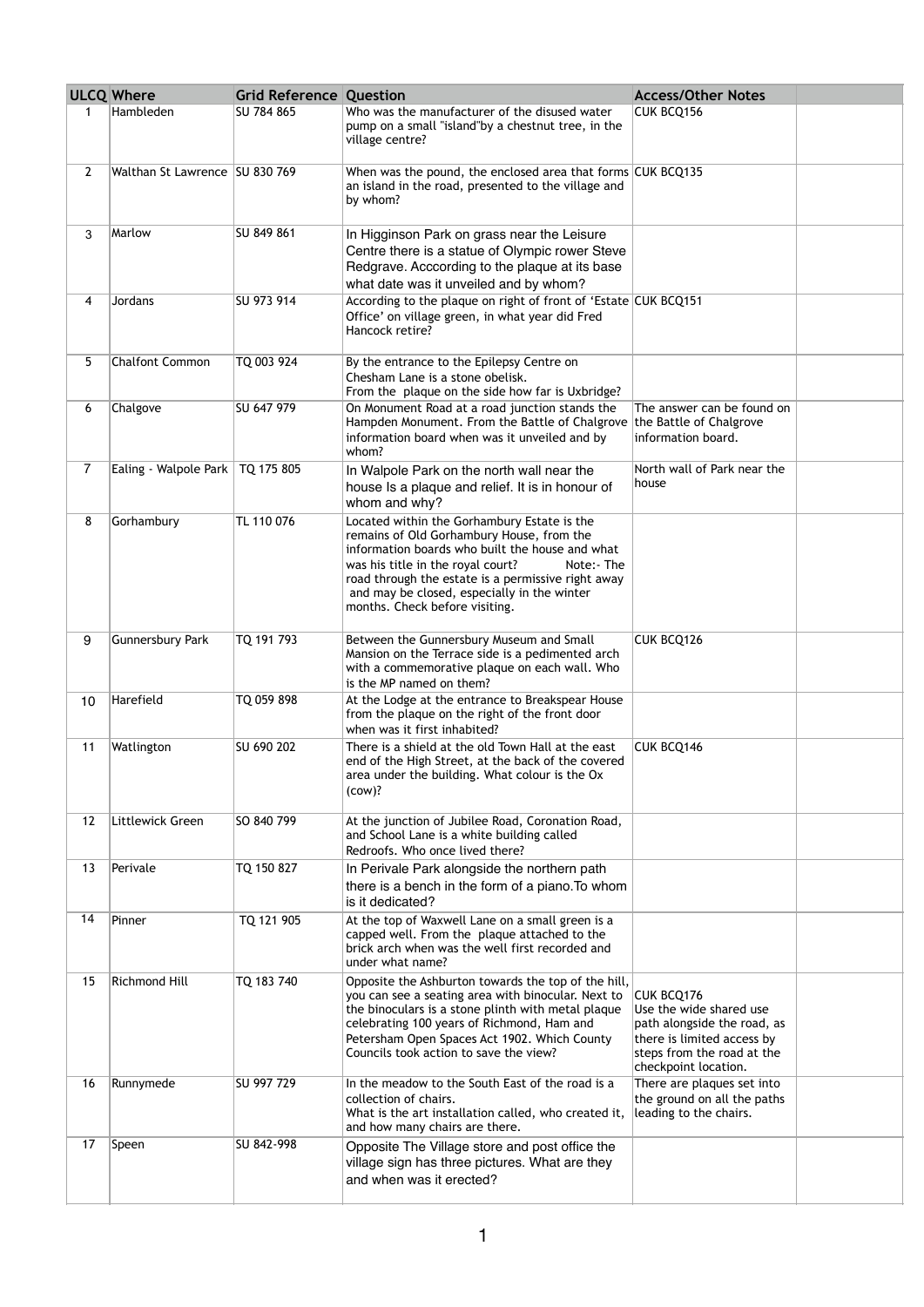|    | <b>ULCQ Where</b>               | <b>Grid Reference Question</b> |                                                                                                           | <b>Access/Other Notes</b>                                |  |
|----|---------------------------------|--------------------------------|-----------------------------------------------------------------------------------------------------------|----------------------------------------------------------|--|
| 18 | Watford                         | TQ 116 966                     | Alongside NCR6/61 and the River Colne by a                                                                |                                                          |  |
|    |                                 |                                | railway viaduct stands a stone obelisk. From the                                                          |                                                          |  |
|    |                                 |                                | plaque in front of it who originally erected it and<br>for what purpose?                                  |                                                          |  |
| 19 | Windsor                         | SU 961 772                     | Alongside Barry Avenue is a full size replica of a                                                        |                                                          |  |
|    |                                 |                                | Hawker Hurricane. It bears the markings of an                                                             |                                                          |  |
| 20 | Thame                           | SP 703 063                     | aircraft flown the Battle of Britain flown by whom?                                                       |                                                          |  |
|    |                                 |                                | On Priest End is the gatehouse to The<br>Prebendal. From the blue disc on the right of                    |                                                          |  |
|    |                                 |                                | the entrance who lived here and when?                                                                     |                                                          |  |
| 21 | Harmondsworth Moor   TQ 050 777 |                                | Near a path on Harmondsworth Moor adjacent to a                                                           |                                                          |  |
|    |                                 |                                | wooden bench Is a small stone Memorial to a WW2<br>bomber crash. What was the aircraft and its            |                                                          |  |
|    |                                 |                                | squadron?                                                                                                 |                                                          |  |
| 22 | Eton                            | SU 968 780                     | In the grounds of Eton College is The King of Siam's Loiterers have passed this                           |                                                          |  |
|    |                                 |                                | Garden, a small sunken garden with flowering<br>cherry trees. At one end is a statue of Perseus           | garden on numerous rides to<br>or from Windsor and Eton. |  |
|    |                                 |                                | holding the severed head of Medusa. What is the                                                           |                                                          |  |
|    |                                 |                                | date cast into the base of the statue?                                                                    |                                                          |  |
| 23 | Bray                            | SU 902 794                     | At the south end of the village on the B3028                                                              |                                                          |  |
|    |                                 |                                | opposite the car park stands the Jesus Hospital<br>Almshouses. What does the white sign above the         |                                                          |  |
|    |                                 |                                | door say?                                                                                                 |                                                          |  |
| 24 | Latimer                         | TQ 003 988                     | The are two Boer War memorials on the village                                                             |                                                          |  |
|    |                                 |                                | green, the smaller to a general's horse Villebois<br>which was wounded and returned to England.           |                                                          |  |
|    |                                 |                                | When did it die?                                                                                          |                                                          |  |
| 25 | Chobham Common                  | SU 965 656                     |                                                                                                           |                                                          |  |
|    |                                 |                                | On Chobham Common is a monument in<br>memory of an event attended by Queen                                |                                                          |  |
|    |                                 |                                | Victoria. What was the event and when was it?                                                             |                                                          |  |
| 26 | Twickenham                      | TQ 165 733                     | In the part of York House Garden nearest to the                                                           |                                                          |  |
|    |                                 |                                | river is a water feature featuring eight sea                                                              |                                                          |  |
| 27 | <b>Windsor Great Park</b>       | SU 955 717                     | nymphs. How many winged horses are there?                                                                 |                                                          |  |
|    |                                 |                                | On a rise from the road is the Queen Elizabeth<br>II Golden Jubilee Statue. To its right by the           |                                                          |  |
|    |                                 |                                | fence is a tall tree that has a post with a metal                                                         |                                                          |  |
|    |                                 |                                | plaque. When was the tree planted?                                                                        |                                                          |  |
| 28 | Cranford                        | TQ 103 770                     | On Cranford High Street in front of a line of flats                                                       |                                                          |  |
|    |                                 |                                | is the restored Cranford Village Lock-Up In<br>front is an information board that shows an                |                                                          |  |
|    |                                 |                                | 1890 picture of two people standing by it. How                                                            |                                                          |  |
|    |                                 |                                | are they named?                                                                                           |                                                          |  |
| 29 | Langley Park                    | TQ 007 816                     | From the information board at the head of the                                                             |                                                          |  |
|    |                                 |                                | lake the famous 18th century landscape                                                                    |                                                          |  |
|    |                                 |                                | gardener Capability Brown was commissioned                                                                |                                                          |  |
|    |                                 |                                | to advise on improving the park. When was he                                                              |                                                          |  |
|    |                                 |                                | commissioned and by whom?                                                                                 |                                                          |  |
| 30 | Poyle                           | TQ 034 747                     | The Poyle Pump stands on the side of the road                                                             |                                                          |  |
|    |                                 |                                | near the Punch Bowl PH. From the plaque at                                                                |                                                          |  |
|    | <b>Stoke Row</b>                | SU 679 841                     | its foot the was it erected and by whom?                                                                  |                                                          |  |
| 31 |                                 |                                | At the Maharaja's Well there is a green iron<br>winding mechanism. Who manufactured it,                   |                                                          |  |
|    |                                 |                                | where, and when?                                                                                          |                                                          |  |
| 32 | <b>Chalfont St Giles</b>        | SU 999 257                     | Where an unmade road off Bowstridge Lane called                                                           |                                                          |  |
|    |                                 |                                | Dibden Hill meets three other tracks is a high                                                            |                                                          |  |
|    |                                 |                                | hedge with the head of a red indian looking out of<br>it. What is the name of the property it is situated |                                                          |  |
|    |                                 |                                | in?                                                                                                       |                                                          |  |
| 33 | Datchet                         | SU 987 770                     | The oak tree in the corner of the small green in                                                          |                                                          |  |
|    |                                 |                                | the road near the junction of High Street and                                                             |                                                          |  |
|    |                                 |                                | Horton Road has a plaque in front of it. When                                                             |                                                          |  |
|    |                                 |                                | was it planted and why?                                                                                   |                                                          |  |